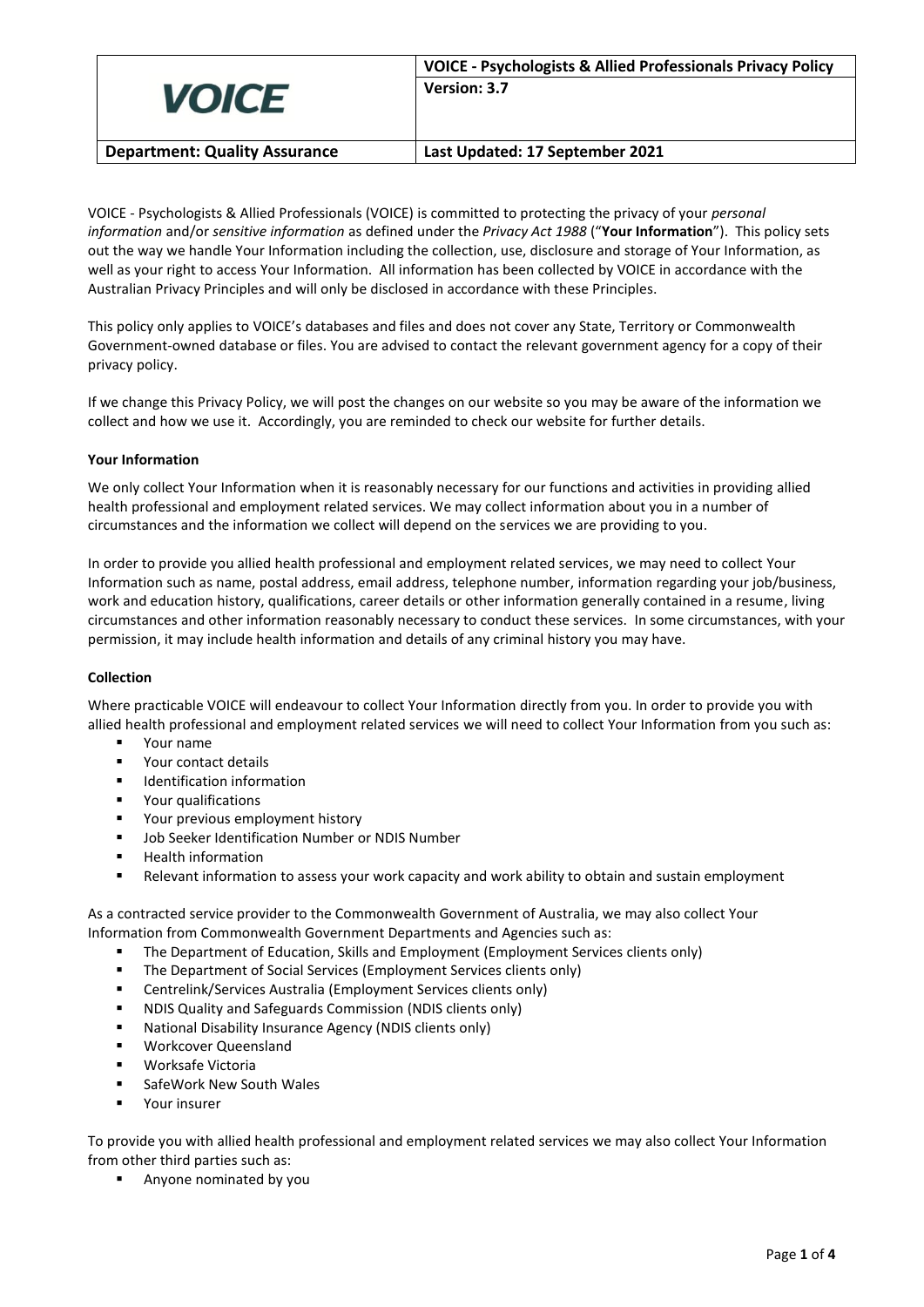|                                      | <b>VOICE - Psychologists &amp; Allied Professionals Privacy Policy</b> |
|--------------------------------------|------------------------------------------------------------------------|
| <b>VOICE</b>                         | Version: 3.7                                                           |
| <b>Department: Quality Assurance</b> | Last Updated: 17 September 2021                                        |

At, or as soon as practicable after, VOICE collects Your Information we will take reasonable steps to ensure you are made aware of:

- VOICE's identity and how you can contact us;
- Your rights with regard to accessing Your Information;
- The purpose for which Your Information was collected;
- To whom we usually disclose Your Information:
- Our requirement to collect particular or further information to comply with law or our Government contractual obligations; and
- The main consequences, if any, for you if you do not provide all or part of the information we require.

If we receive unsolicited information we will determine if we could have collected this information had we solicited it ourselves. If we determined we could not, and the information is not in a Commonwealth record, we will destroy or de-identify the information.

VOICE will only collect Your Information by lawful and fair means.

## **Use and Disclosure**

We will use our best efforts to ensure Your Information remains private and is used only for the purposes you agree to.

VOICE will not reveal, disclose, sell, distribute, rent, licence, share or pass Your Information to a third party, other than those that we have a binding agreement with ensuring that the third party affords Your Information similar levels of protection as we do.

In order to provide you with allied health professional and employment related services, we may need to disclose Your Information to third parties such as:

- Potential Employers
- **•** The Department of Education, Skills and Employment (Employment Services clients only)
- The Department of Social Services (Employment Services clients only)
- Services Australia/Centrelink (Employment Services clients only)
- NDIS Quality and Safeguards Commission (NDIS clients only)
- National Disability Insurance Agency (NDIS clients only)
- Workers Compensation providers such as Workcover Queensland/Worksafe Victoria/SafeWork New South Wales
- Superannuation providers
- Your insurer
- **■** Training Organisations
- Work Experience providers
- Registered Health Professionals

Further, we may use and disclose Your Information to provide you with allied health professional and employment related services specific to you at point of collection or for another purpose if:

- You would reasonably expect us to disclose it for that purpose;
- That purpose is directly related to the purpose specified to you at the time of collection.
- VOICE reasonably believes the use is necessary to lessen or prevent a serious threat to an individual's life, health or safety or to public health or safety and it is unreasonable or impractical to obtain your consent;
- VOICE has reason to suspect that unlawful activity has been, or is being engaged in, and uses the information as part of its investigation, or in reporting its concerns to the relevant authority;
- The use and disclosure is specifically authorised by law; or
- Any other exceptions provided in the Privacy Act 1988.

VOICE does not disclose Your Information to unrelated third parties for the purposes of direct marketing unrelated products or services.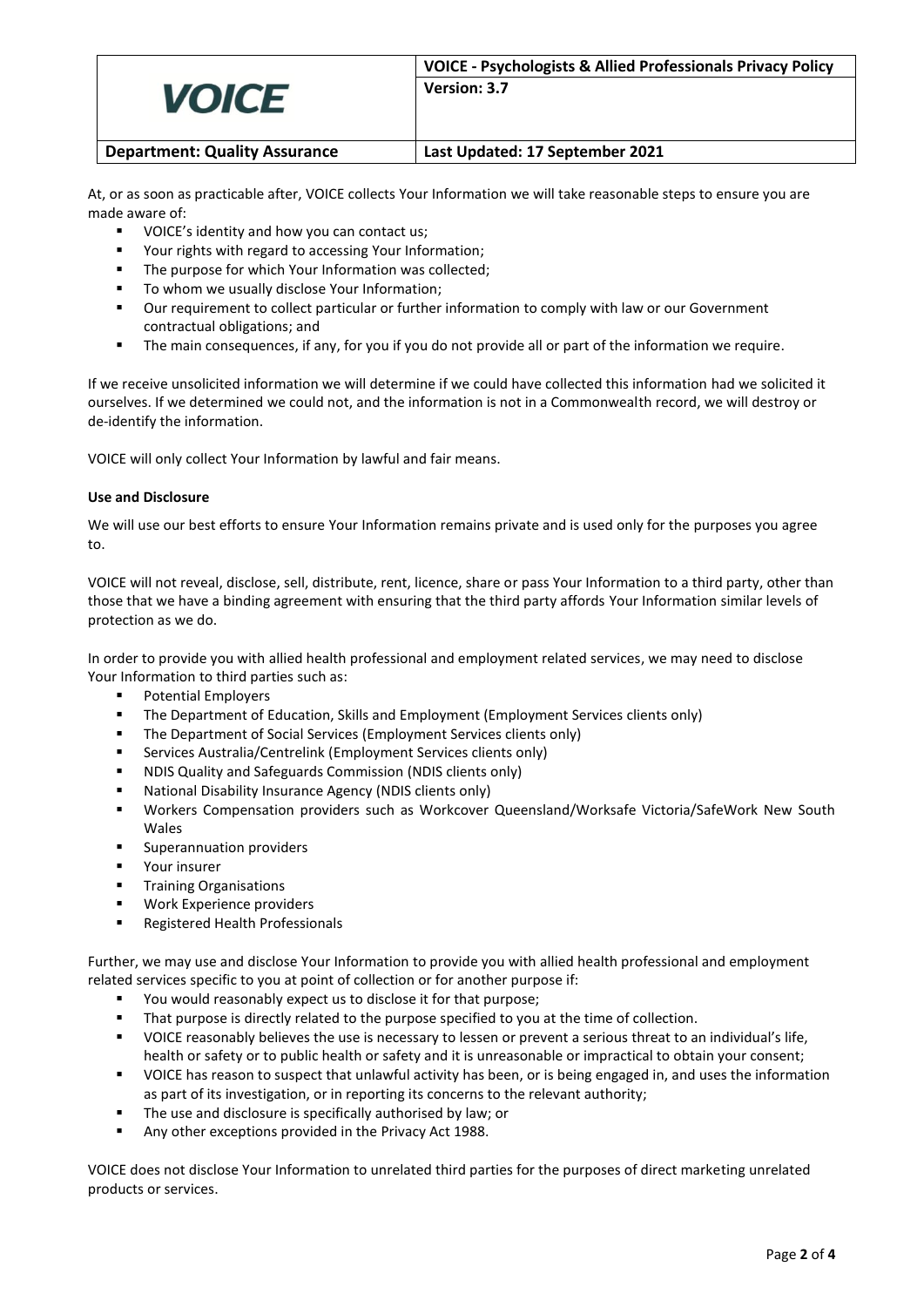

## **Data Quality**

VOICE will take reasonable steps to ensure that Your Information is accurate, up-to-date, complete and relevant. You are encouraged to help us keep Your Information accurate, complete and up-to-date by contacting your consultant or this organisation and inform us of any changes to your details. You can contact us on 13 15 59.

## **Data Security**

At VOICE we are committed to protecting the privacy of Your Information. We take reasonable steps to protect Your Information from misuse, loss, interference and from unauthorised access, modification or disclosure. We ensure this by having such security measures as:

- Individual password access to systems and databases
- Secure data storage

All staff confirm their acceptance of the Electronic Use and Security Policy.

We will also take reasonable steps to destroy or permanently de-identify Your Information if it is no longer required for any purpose unless it is contained in a Commonwealth record or required by law.

## **Access and Correction**

You will be provided the opportunity to access Your Information and correct that information if you determine it is incorrect. VOICE will allow any person on whom records are maintained to have access to those records unless Government contractual requirements or legislation (e.g. Freedom of Information Act) requires or authorises the refusal of access. To obtain access to Your Information please make a request to your closest VOICE office. Before giving access to information, VOICE will require that you provide proof of identification and this along with details of your request will be recorded on your file.

## **Anonymity and Pseudonymity**

Whenever it is lawful or practicable, you will have an option of not identifying yourself when dealing with VOICE. Due to the nature of the services being provided to you this will be very limited cases.

## **Sensitive Information**

VOICE will not collect *sensitive information* revealing your racial or ethnical origin, political opinions, religious or philosophical beliefs, trade-union membership or details of health, disability or sexual activity or orientation unless:

- Your consent has been obtained and the information is reasonably necessary to provide you with allied health professional and employment related services; or
- The collection is required or authorised by law; or
- The collection is necessary to prevent or lessen a serious threat to the life, health or safety of any individual, or to public health or safety and it is unreasonable or impractical to obtain your consent; ; or
- VOICE has reason to suspect that unlawful activity, or misconduct of a serious nature, relating to our functions/activities has been, or is being engaged in and we believe this collection is necessary for us to take action in relation to this matter; or
- Any other exceptions provided in the Privacy Act 1988.

## **Advocacy**

VOICE recognises our NDIS client's rights to access an advocate (including an independent advocate), and choose who, if anyone, they want to involve in decisions and discussions about their services and supports. VOICE will seek the consent of the NDIS client prior to the collection and disclosure of their information to any third party such as partners, families of choice, families of origin, friends, carers, advocates, or support persons.